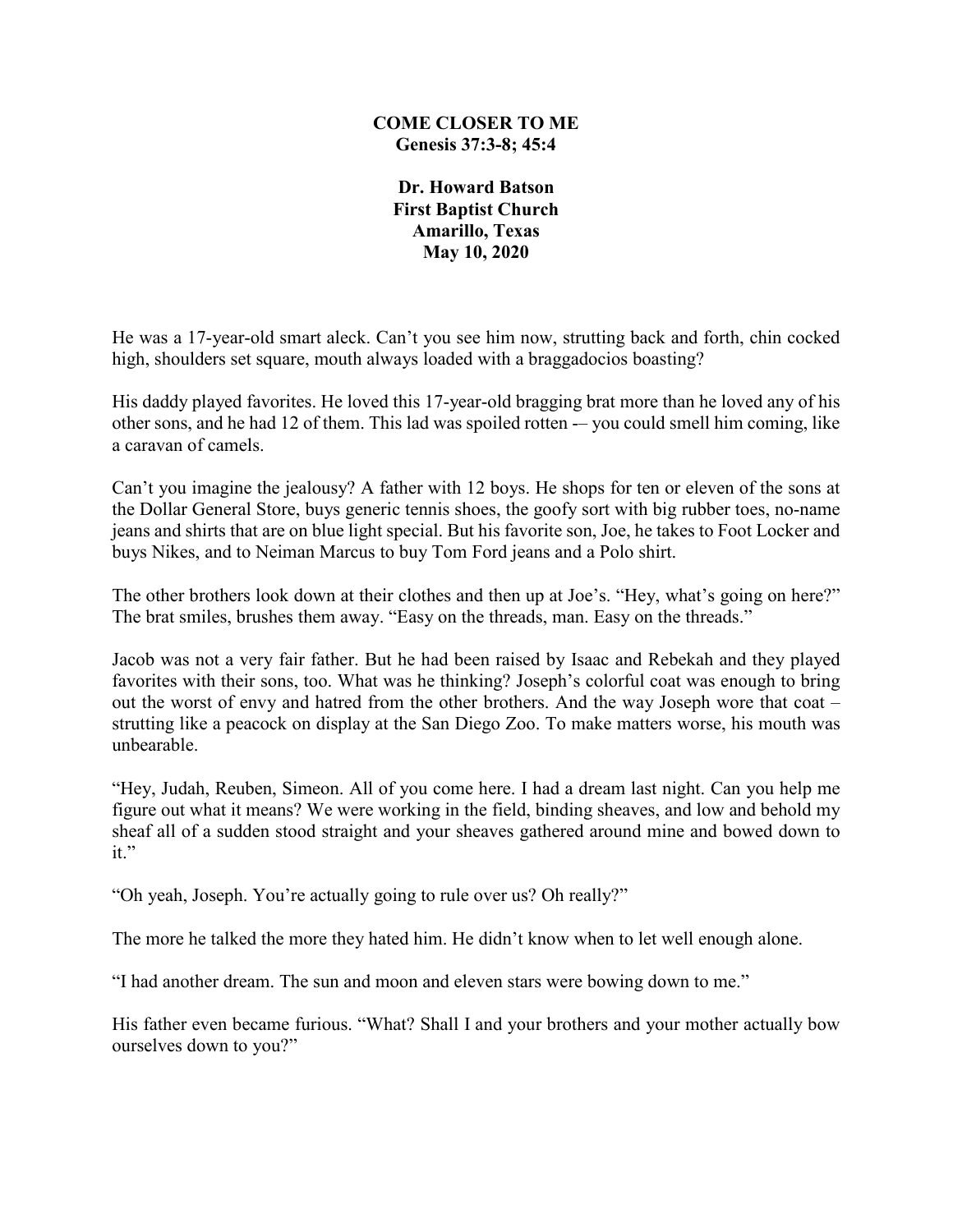Jacob sent Joe's brothers to shepherd the flock at Shechem. Eventually, Jacob sent Joseph to check on them. He was daddy's tattle tale. No one had to tell them who he was. Even at a great distance they could see the prancing peacock, Joseph in his coat of colors, coming to give his brothers the inspection for father.

"Here comes the dreamer." "Let's kill him and say a beast devoured him. Then we'll see what becomes of his dreams."

They ripped his coat off and threw him into a dry well. As they ate, they enjoyed Joseph's persistent pleas more than his previous boasting. Judah suggested that instead of killing Joseph they ought to sell him to the Ishmaelites who were passing by on their way to peddle their balm and myrrh in Egypt. So, his brothers sopped his coat in the blood of a goat.

"Father, we found this." They thrust out the blood-covered coat with sly satisfaction. Now the bright color was all dulled by the deep, dark blood.

"Please tell us," asking as if they didn't have the answer, "is this your son's coat?"

"It is Joseph's. A wild beast has torn my boy to pieces. I will go to the grave mourning for my son."

Meanwhile, back in Egypt the Midianites sold Joseph to the house of one of Pharaoh's officers, Potiphar.

Joseph began to excel in Egypt, so much so that Potiphar placed Joseph in charge of everything in his household. But Potiphar's wife had her eye on him. He was young and handsome; she wondered if she could still attract someone like him. Besides, Potiphar, her husband, hardly even noticed her anymore.

"Joseph, I'm available."

"I'm not interested."

"Joseph, I'm available."

"But your husband has trusted me with his whole household."

"Joseph."

He runs. She grabs – he flees. She screams. He goes to the pit again. This time it is not a dry well, but this time it is a prison in Egypt, and he is an innocent man.

How do we get Joseph from being a bragging brat to a gracious governor?

God allows him to lose his coat. Two times. God allows young Joseph, the braggadocios boy, to lose his coat and be cast into the pit. First a dry well and then a prison. Sometimes God shapes us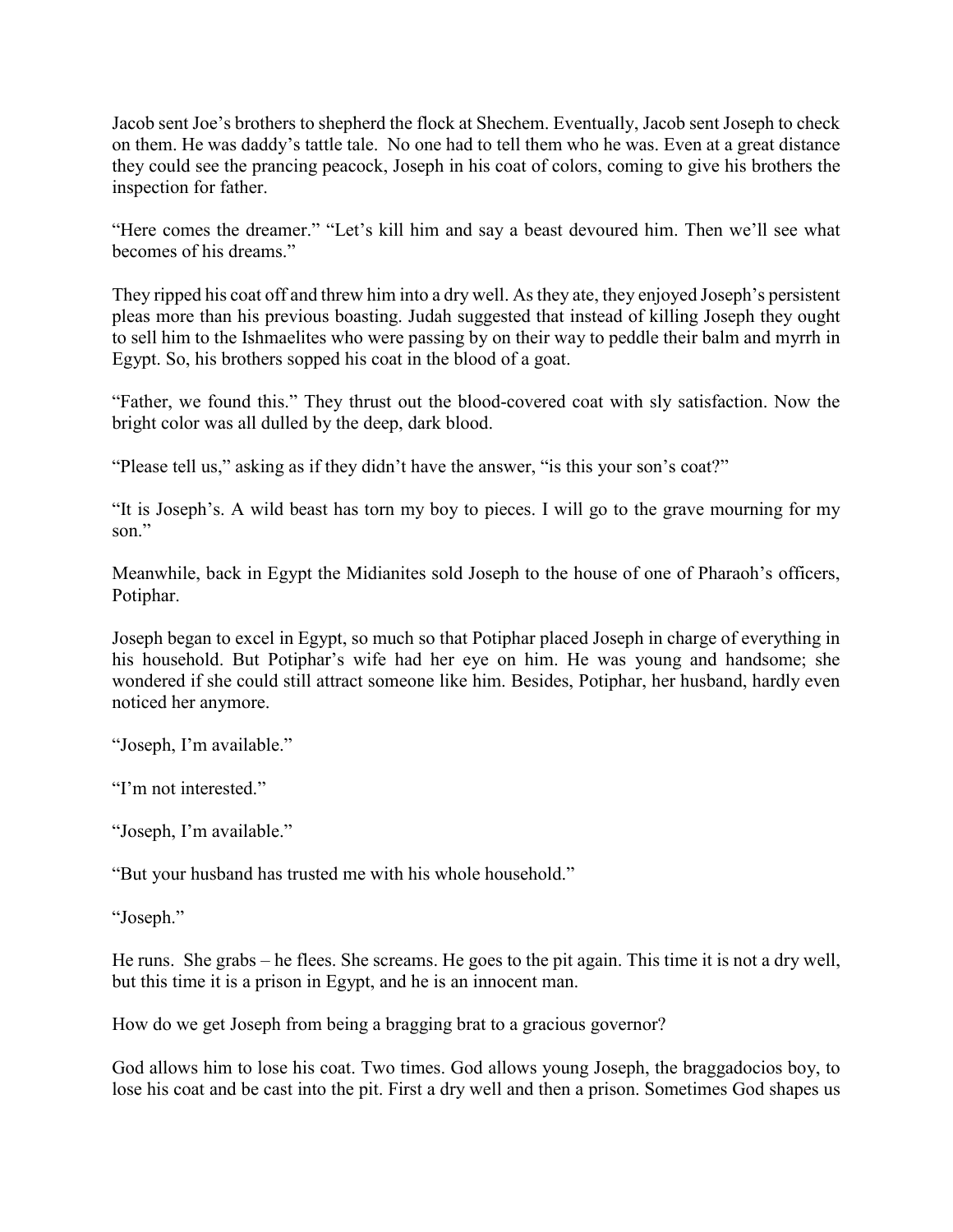by sending us to the pit. I don't know why God chose to use, as we will see, this bragging brat in such a mighty way. If I were God, I would have chosen to skip him altogether.

But God sees through the prancing peacock. God sees a gracious governor. Sometimes the darkness of the pit, the confines of a prison, the weeping in desolation become the molding, shaping hand of God. To avoid the pit, to never have our colorful coat ripped from our backs means to remain a bragging brat and never be a gracious governor.

I can't help but wonder. As Joseph sits in prison, accused of doing something that he never did, does he doubt his dreams now? He is in Egypt, so many miles away – away from the father he loved. Did he still think his brothers would one day bow down to him?

But God uses the shadows in Joseph's life, just as he uses the shadows in our life, to shape the character of our spirit.

Joseph begins to excel in prison. Once again he finds himself the manager of it all.

## 39:23

"Whatever he did, the Lord made to prosper."

Pharaoh becomes furious with his cupbearer and his baker. They went to Joseph's jail. And both the cupbearer and the baker had a dream. Joseph noticed the frowning, troubled faces. He inquired. "We both had a dream last night and there is no one who can tell us what they mean."

"God will interpret through me."

"Well," said the cupbearer, "I dreamed that there was a vine in front of me. On the vine were three branches. It budded, blossomed and produced ripe grapes. I squeezed the grapes into Pharaoh's cup and placed the cup into Pharaoh's hand."

Joseph said, "In three days Pharaoh will be over his anger and restore you to your position. Only, please remember me when things go well with you, and do me the kindness of telling Pharaoh that I am innocent, but I've been cast into prison. Try to get me out of here. I was kidnapped from the land of the Hebrews. I haven't done anything, and they've put me into the dungeon."

Well, the baker saw that Joseph had interpreted, and very favorably, the cupbearer's dream, and so he said, "Tell me about my dream. In my dream there are three baskets of white bread on my head. In the top basket there was some of all sorts of baked food for Pharaoh and the birds were eating them out of the basket on my head."

Joseph frowned and said, "This is the interpretation. The three baskets are three days. Within three more days Pharaoh will lift up your head from you and you will hang on the tree. And the birds will come and eat your flesh."

Three days pass. It's Pharaoh's birthday. He throws a big feast for all the servants and he, indeed, restores the cupbearer to his position of prominence, but he did hang the chief baker, just as Joseph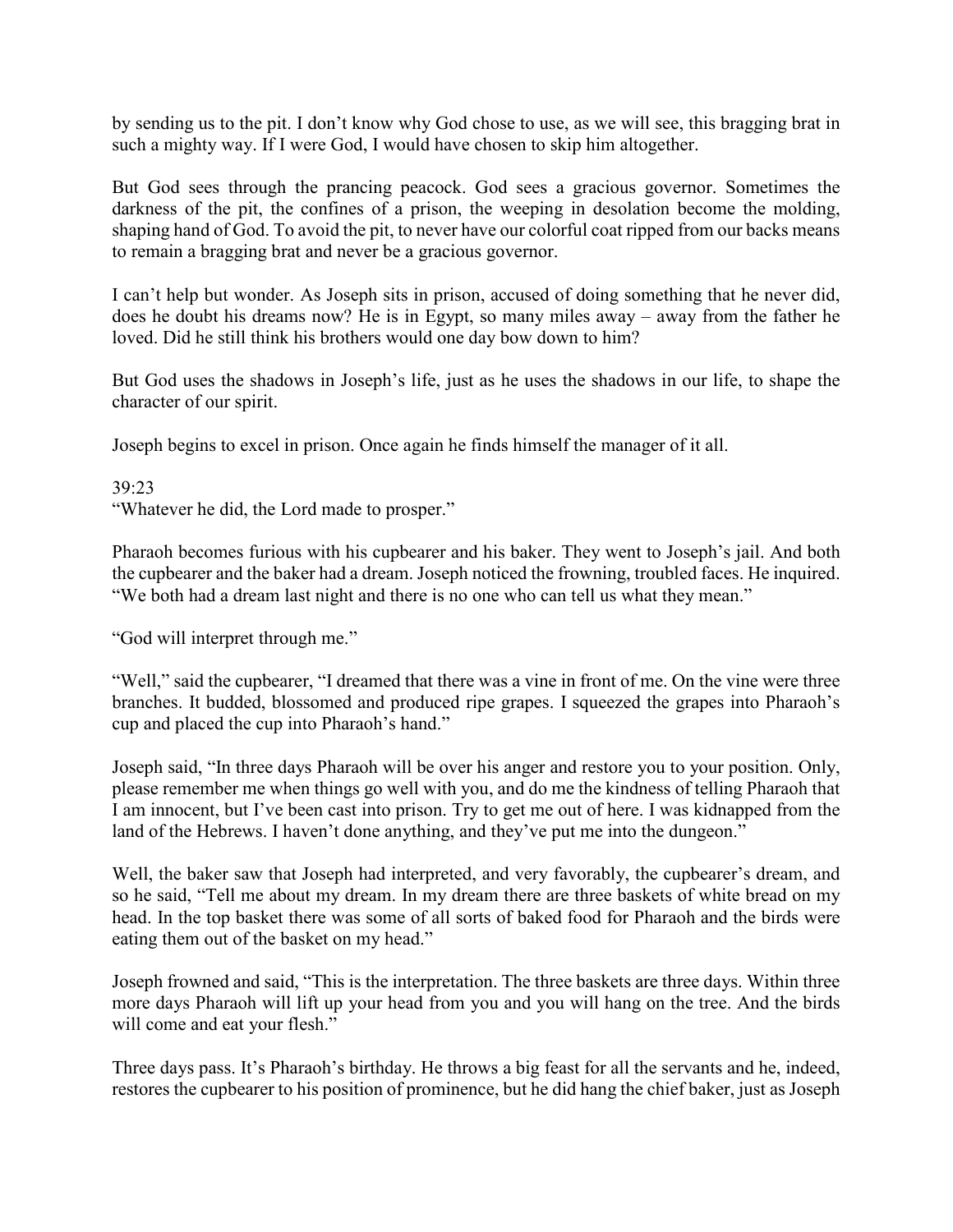had interpreted. Yet, the cupbearer didn't remember Joseph. He forgot about the one who had helped him, despite his promise to do otherwise.

Two years pass in the life of Joseph. He's still in the dungeon. But now Pharaoh has a dream. He's standing by the Nile. And out of the Nile there come up seven cows that are sleek and fat, and they graze on the marsh grass around the Nile. And then seven other ugly and gaunt cows come up and stand beside the other cows of the Nile. And the ugly and gaunt cows gobble down the seven sleek and fat cows. And Pharaoh awoke very troubled.

After he calmed again and reminded himself it was only a dream, he fell asleep again. And the second time, he saw seven heads of grain come from a single stalk, plump and good. And then, behold, seven heads, thin and scorched by the east wind, sprouted up after them. And the thin heads swallowed up the plump heads. And Pharaoh woke, disturbed by his dream.

He just couldn't get it out of his mind. So he called all of the magicians of Egypt and all of the wise men of his kingdom, and not a one of them could tell Pharaoh what his dreams meant.

The chief cupbearer had the "aha" experience – wow, oh I forgot, oops...Joseph, back in prison, he interpreted my dream. "Pharaoh, when you were angry with me, there was a man in the prison who had the ability to interpret dreams. My dream and the dream of the baker. And each occurred even as he had interpreted."

Pharaoh called for Joseph. They hurriedly brought him out of the dungeon to interpret the dream.

"I've had a dream, Joseph, and no one can tell me what it means. And I've heard you can interpret what it means."

"The power is not within me," said Joseph. "The power is with God."

Pharaoh told Joseph about the seven healthy cows and the seven lean cows. He told him about the seven healthy ears and the seven scrawny ears. Joseph didn't hesitate a moment. "Well, your dreams are one in the same, Pharaoh. God is telling Pharaoh what he is about to do. The seven good cows and the seven good ears are seven good years. The dreams, again, mean the same. The seven lean and ugly cows that come after them and the seven thin ears scorched by the east wind are seven years of famine.

I have told Pharaoh what God is going to do. There are going to be seven years of abundance in all the land of Egypt. And after that, seven years of famine, with no harvest. The land will be ravaged. Now, God let you have the dream twice because He wants you to know it's going to happen and it's going to happen very quickly.

Now Pharaoh, go find yourself a wise and discerning man and put him over all the land of Egypt. And let the Pharaoh appoint overseers in charge of the land and let them collect a fifth of the produce during each of the seven good years of abundance. And then, when there is no harvest at all, there will be food for the people to eat."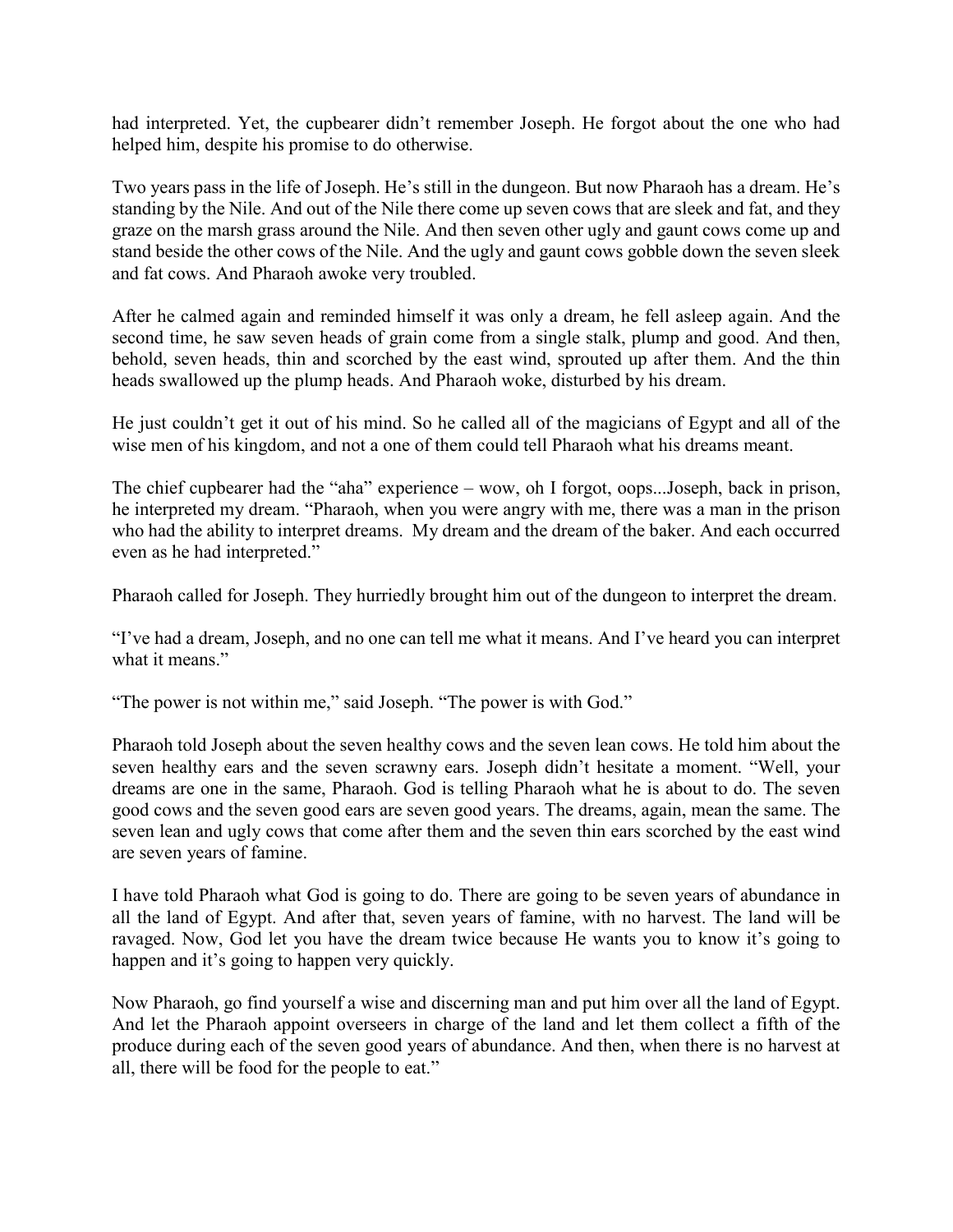Pharaoh said, "I think I've found my man, Joseph. It's you. Only I, in all the land of Egypt, will be more powerful than you."

Right then and there, Pharaoh took off his signet ring from his hand – the equivalent of his debit card – and put it on the hand of Joseph, a prisoner, and then clothed him – removed his jailbird stripes – and put fine linen on his back and a gold necklace around his neck. He let him ride in the second greatest chariot in all the land. And they proclaimed before his chariot, "Bow the knee." And he set him over all the land of Egypt.

And Joseph began storing the grain as he had advised Pharaoh.

Meanwhile, back in Israel Jacob's family is going hungry. He looks at Reuben and he looks at Simeon and he looks at Levi. "Why are you just standing there? I hear there's food down in Egypt. Let's go down and buy some. For sure, you go and bring it back."

Ten of them went. Benjamin stayed home. Jacob had already lost Benjamin's blood brother, Joseph. He wasn't about to let them take Benjamin as well.

Well, Joseph's brothers come before him. He's dressed as the ruler over all the land. And they – they act just like his dream at the age of 17 – they bowed down their faces to the ground in homage to him.

Joseph recognized them, but they didn't recognize him. He said to his brothers, "You are spies. You've come to look at the undefended parts of our city."

"Oh no, my Lord," they said. "We're servants, come to buy food. We're all the sons of one man. We're honest men. Your servants are not spies."

"Oh no," said Joseph. "You've come to spy."

"No, we're twelve brothers in all, the sons of a man in the Land of Canaan. And behold, our youngest brother is with our father today, and one is no more."

"Well, we'll see if you're spies or not," said Joseph. "You shall not leave here unless your youngest brother comes back. Then I'll know if you're telling the truth. I'll keep one of you here while the rest of you go and return with the youngest."

As they are leaving, Reuben said, "I told you, years ago, we should have never done any harm against the boy. And you wouldn't listen. And now comes karma."

But Joseph, though they didn't know, Joseph understood every word of the Hebrew tongue.

Simeon is bound before their eyes. Joseph fills their bags with grain, but makes instruction that their money be put back in the top of their sacks. They loaded their donkeys and left. They opened their sacks and found their money. And they began to tremble, wondering why God is punishing them by causing them so much trouble.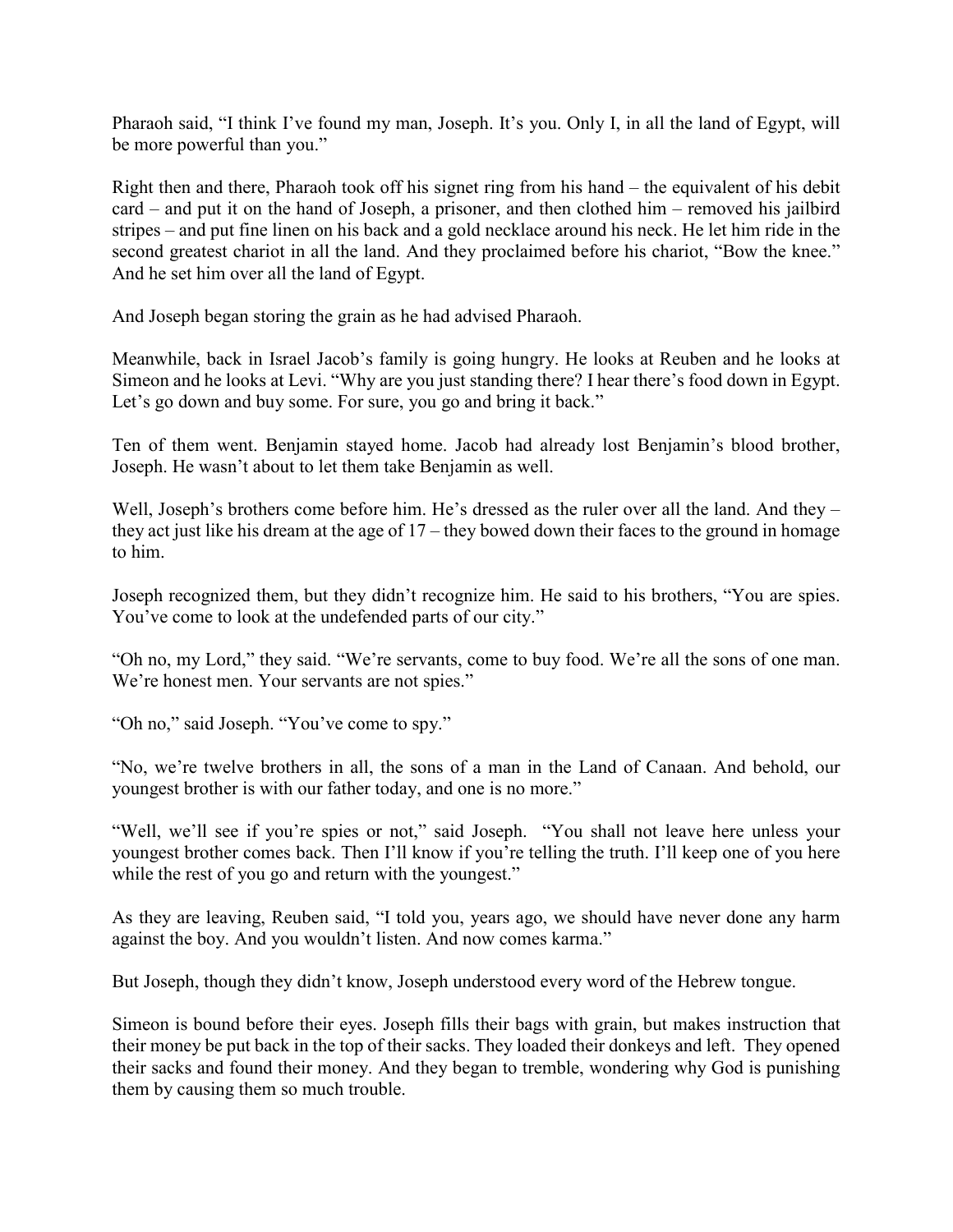They explain to their father that the man in Egypt thought that they were spies, and that he had kept Simeon until Benjamin, the youngest brother, would be brought back to confirm the story. They told him that their monies had been placed back in their sacks. Jacob said, "I can't believe you've bereaved me of my son, Joseph, and now Simeon is no longer. And you want to take Benjamin back. Nothing doing. My young son shall not go down with you. His brother is already dead, and he, alone, is left. If any harm should happen to him, you'll bring my gray head down to death in sorrow."

But finally, they ran out of food, and they had to go back. Jacob said, "What are you doing, just standing there? Go and get us some food."

"Father, we've already told you, we cannot go back unless we take Benjamin with us." Judah spoke up. "Father, I'll be personally responsible for Benjamin if you'll let him go." The old man had little choice. There was no food. They'd all die if he didn't risk Benjamin.

Oddly enough, upon arrival they were invited to come to Joseph's house for a meal. They thought they were really in trouble over retaining their own money at the purchase of grain. "Oh no," said the steward. "We have your money. God must have put extra money in your sack."

Joseph came home. They were brought into the house and they bowed down to him, again. He asked about the father. "How's your father doing?" And then he saw him – Benjamin, his only full-blooded brother (both have Rachel as their mother).

"And this is our youngest brother. We told you we are not spies." Joseph looked at him. "May God be gracious to you, my son." Joseph had to flee from the room because he was stirred over seeing Benjamin. He found a place to weep.

After he wept his emotions away through the flood of tears, he washed his face and came out and controlled himself as host. Odd, though. When it came to cutting the roast beef, Benjamin's portion was five times as much as his other brothers.

Joseph instructed that their sacks, once again, be filled with grain. But this time, his own silver cup should be put in the sack of Benjamin, the youngest.

Just as Joseph's brothers had left the city – they weren't very far off – Joseph said to the house steward, "Follow those men and overtake them, and ask them why they have repaid evil for good. Search their bags until you find the one who has stolen my silver cup."

"We've done no such thing," said Jacob's sons. "Examine our sacks." And so they did. The first sack, the second sack, the third sack, the fourth sack. "See, I told you. We would never take the silver cup from your lord."

As they approached the tenth sack – "See, we told you, we're innocent men."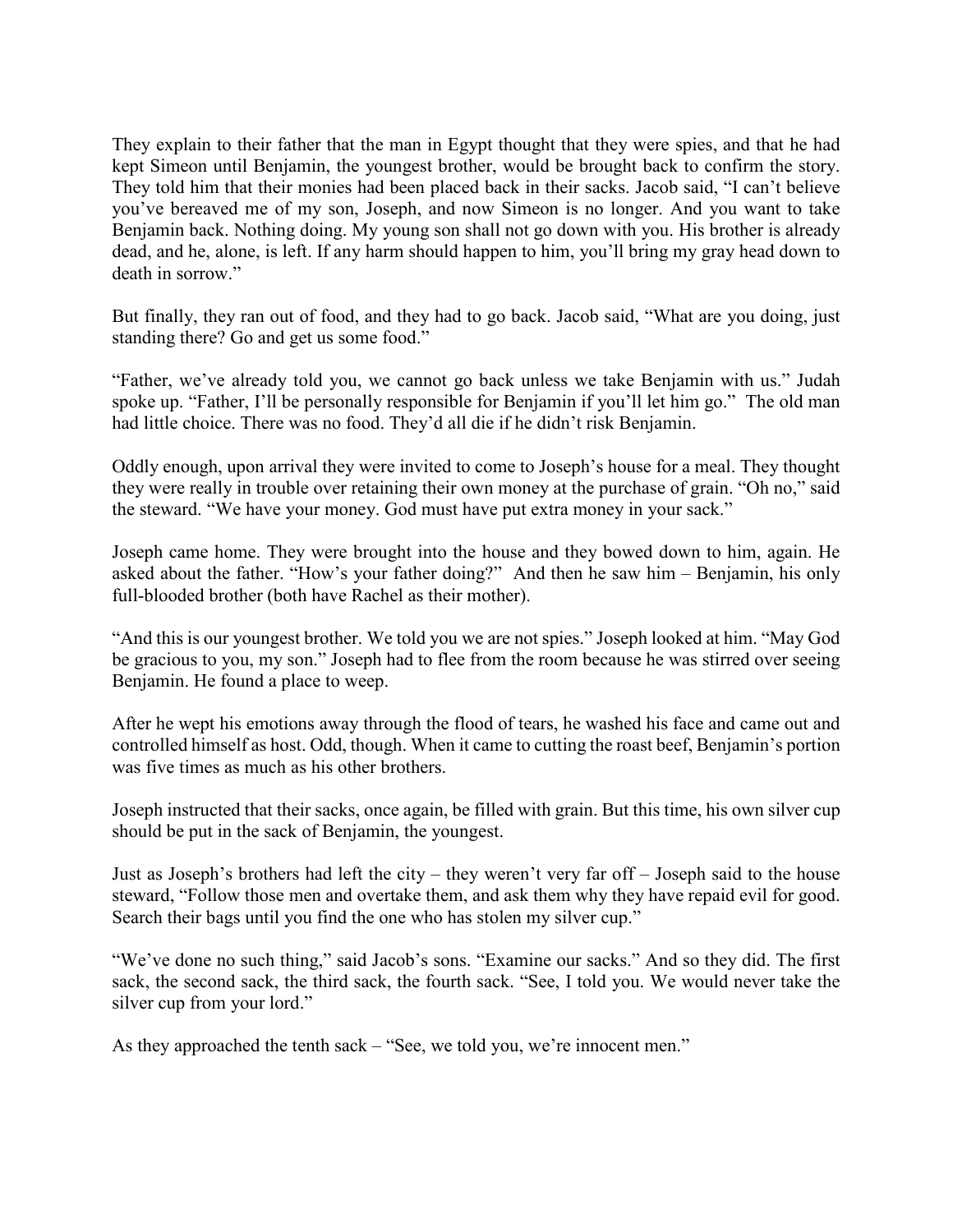Finally, the last sack – the sack of the youngest, Benjamin – the sack of Joseph's brother. As they rip open the seam, the sun catches the glistening gleam of the silver cup. The men tore their clothes in grief.

Judah and all the other brothers came to Joseph's house while he was still there, and they fell on the ground before him. "What have you done," said Joseph. "The rest of you may go free, but the one in whose sack the cup was found shall become my slave."

Judah speaks up. "Please, we have an old father, and this is the little child of his old age. His brother is dead, so he, alone, is left from his mother. And my, how our father loves him. When we told him that we had to bring him down to Egypt to get grain, I told him that I would be personally responsible for the lad. Let the lad go. Take me. How can I see my father's face if I do not have his son with me?"

Perhaps it was talk of his father's broken heart, perhaps it was the fact that Judah was willing to sacrifice himself for Benjamin. I don't know what it was, but Joseph couldn't control himself any longer, and he began to cry. He wept so loudly that the Egyptians heard it throughout the land. And Joseph said to his brothers, "I am he. I am Joseph. Is my father still alive?"

But his brothers couldn't even answer him. They were dismayed at his presence. They'd thought he'd been dead so long.

"Come closer to me," Joseph said, and they came closer (45:4). He said, "I am your brother, Joseph. I'm the one you sold into slavery. But don't be angry with yourselves because you sold me here. For God has sent me here to be used to preserve your life. For the famine has been in the land these two years, and there are still five more years of famine. There will be neither plowing nor harvesting. And God has sent me before you to preserve His people on earth. Hurry, go and get my father and bring him down to Egypt to live."

And Joseph fell on Benjamin's neck, and he wept. And Benjamin wept on his neck.

Can you imagine the old man, when they tell him that his son Joseph, the son whom he had mourned for for so many years, is still alive? Jacob wouldn't believe them, until he saw the wagons from Egypt coming to move him and his household. And Jacob said, "It's enough that my son Joseph is still alive. I will go and see him before I die."

From bragging brat to gracious governor. My, how in some real ways he must have wanted to get revenge on his brothers. For as he was in the pit, he was powerless, and they had treated him so wrongly. And now, as they bow before him, he was powerful. And they – they were the ones at his mercy.

I think Joseph went from bragging brat to gracious governor not only because God allowed him to have his coat removed two times, but also because Joseph realized that God was at work in all of life. "Don't blame yourselves," he told his brothers. "God has used your disobedience and your evilness for His own good." That is to say, wherever he was, whether he was in the pit or whether he was in prison or whether he was second in command in the land, sitting next to Pharaoh's